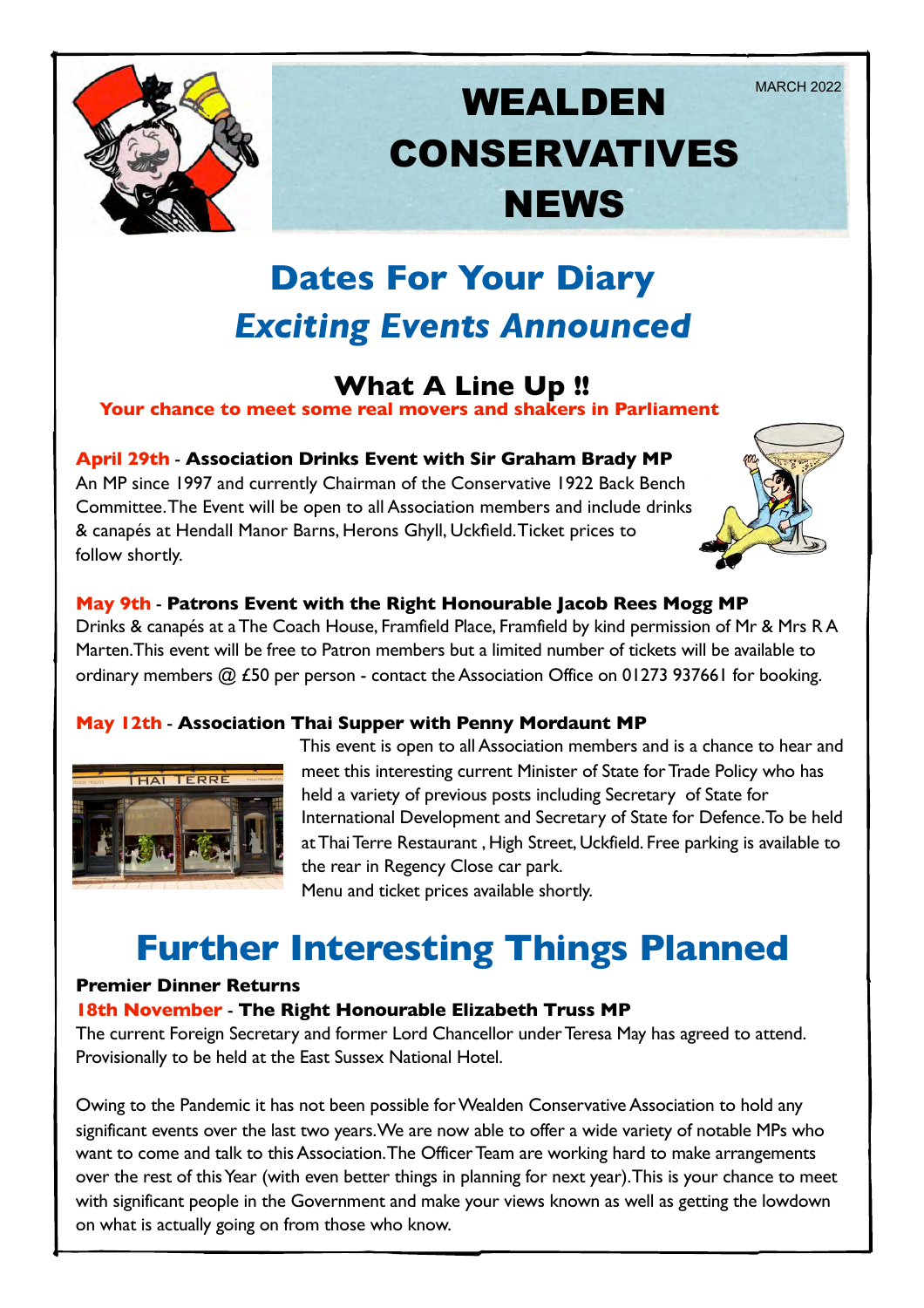## WEALDEN CONSERVATIVES NEWS MARCH 2022

#### **News for the Patrons Club**

Chancellor Rushi Sunak has agreed in principal to attend a Patrons Club Dinner in London. Our MP Nus Ghani is working with the Chancellor's Office to secure a date which is hoped to be in early 2023. More details to follow but this is one not to be missed. For details on how to become a Wealden Patron Club member contact the Office by email: office@wealdenconservatives.com or speak to one of the Executive Officers.

#### **Association AGM**

The Association AGM - June 2022 - Date & venue to be advised.

#### **Sussex Area Gala Dinner**

16th September - Venue to be confirmed.

### **Introducing the Wealden 200 Club**

**For a subscription of £25 a year your number will be entered into a regular Prize Draw and have a chance to win cash prizes as well as supporting your local Conservatives.**

**There are two annual get-togethers where the Prize Draws are made. These are generally a Summer Event and a Christmas Party which are offered to members at cost (and with no other fund raising at these events). Each year there are two £250 prizes, twelve £50 prizes and ten £25 prizes.**

**Membership is separate from Conservative Party membership.**

**You Can Have As Many Numbers as You Like**

#### **Wealden District Council News**

Council Tax is having to go up but the rise has been held to 2.53%. This means that, for the lowest Band A there is an increase of £6.34p per week., for Band D an increase of 9.61p per week and for Band H an increase of 19.23p per week. Like everyone the Council is under pressure from inflation and other cost increases.

Thus the cost of the Refuse Collection Service is expected to rise by 5% from 1st April which will cost an extra £300,000 per year. The Service performed well during the Pandemic despite fuel problems, driver sickness etc. The missed bin rate across the Partnership which includes Hastings, Rother and Wealden, was running at 30 missed bins per 100,000 population which is pretty impressive in the light of the circumstances. The Recycling rate in Wealden is still the highest in East Sussex.

continued/...